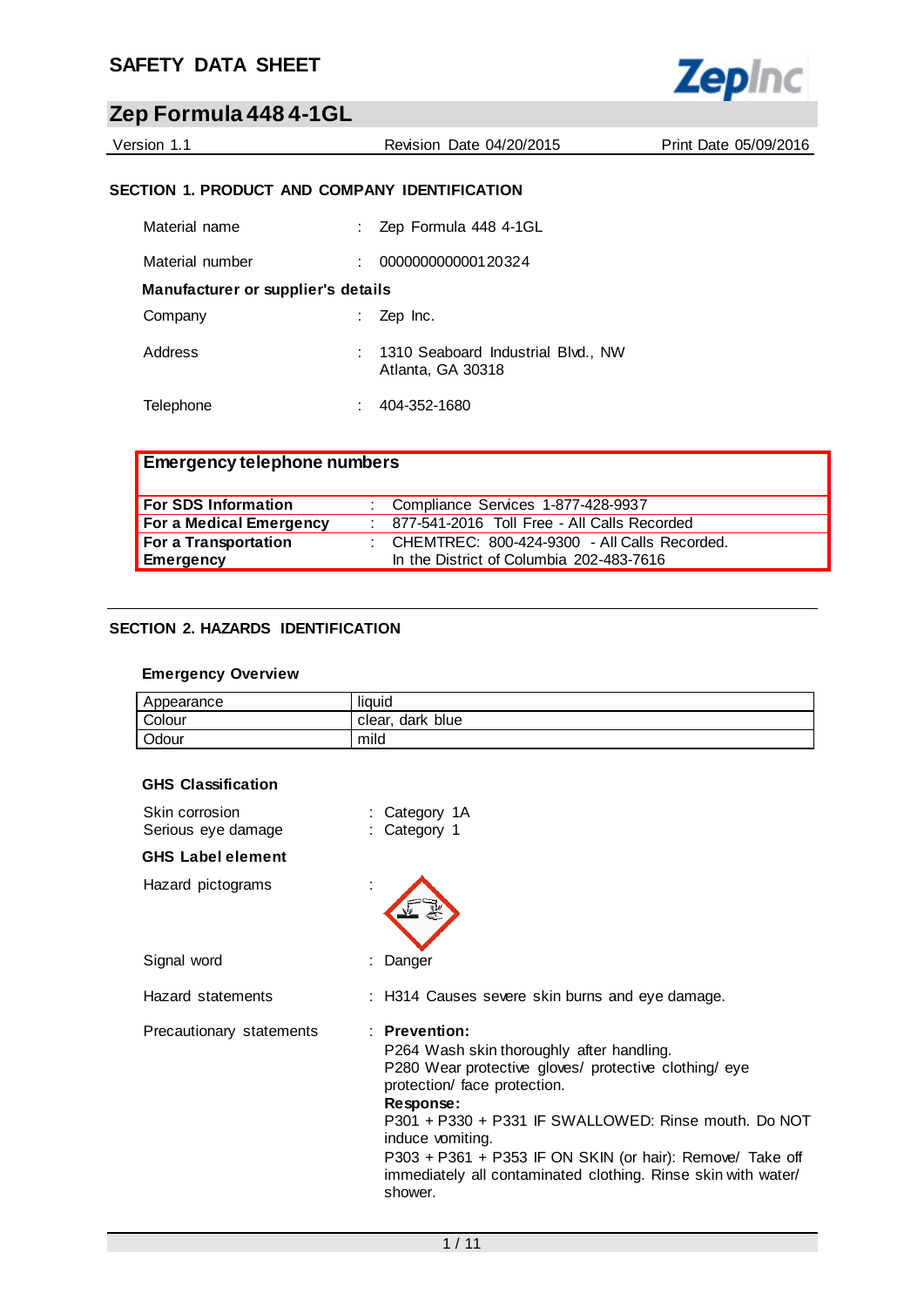$\overline{\phantom{0}}$ 



# **Zep Formula 448 4-1GL**

| Version 1.1                     | Revision Date 04/20/2015                                                                                                                                                                                                                                                                                                                                                                                                                                                                                                                                                                        | Print Date 05/09/2016 |
|---------------------------------|-------------------------------------------------------------------------------------------------------------------------------------------------------------------------------------------------------------------------------------------------------------------------------------------------------------------------------------------------------------------------------------------------------------------------------------------------------------------------------------------------------------------------------------------------------------------------------------------------|-----------------------|
|                                 | P304 + P340 + P310 IF INHALED: Remove victim to fresh air<br>and keep at rest in a position comfortable for breathing.<br>Immediately call a POISON CENTER or doctor/ physician.<br>P305 + P351 + P338 + P310 IF IN EYES: Rinse cautiously with<br>water for several minutes. Remove contact lenses, if present<br>and easy to do. Continue rinsing. Immediately call a POISON<br>CENTER or doctor/ physician.<br>P363 Wash contaminated clothing before reuse.<br>Storage:<br>P405 Store locked up.<br>Disposal:<br>P501 Dispose of contents/container in accordance with local<br>regulation. |                       |
| <b>Potential Health Effects</b> |                                                                                                                                                                                                                                                                                                                                                                                                                                                                                                                                                                                                 |                       |
| Carcinogenicity:                |                                                                                                                                                                                                                                                                                                                                                                                                                                                                                                                                                                                                 |                       |
| <b>IARC</b>                     | No component of this product present at levels greater than or<br>equal to 0.1% is identified as probable, possible or confirmed<br>human carcinogen by IARC.                                                                                                                                                                                                                                                                                                                                                                                                                                   |                       |
| <b>ACGIH</b>                    | Confirmed animal carcinogen with unknown relevance to<br>humans                                                                                                                                                                                                                                                                                                                                                                                                                                                                                                                                 |                       |
| <b>OSHA</b>                     | 2-butoxyethanol<br>No component of this product present at levels greater than or<br>equal to 0.1% is identified as a carcinogen or potential<br>carcinogen by OSHA.                                                                                                                                                                                                                                                                                                                                                                                                                            | 111-76-2              |
| <b>NTP</b>                      | No component of this product present at levels greater than or<br>equal to 0.1% is identified as a known or anticipated carcinogen<br>by NTP.                                                                                                                                                                                                                                                                                                                                                                                                                                                   |                       |

## **SECTION 3. COMPOSITION/INFORMATION ON INGREDIENTS**

Substance / Mixture : Mixture

#### **Hazardous components**

| <b>Chemical Name</b>                    | CAS-No.    | Concentration [%]  |
|-----------------------------------------|------------|--------------------|
| 2-butoxyethanol                         | 111-76-2   | $ >= 1 - < 5$      |
| Sodium metasilicate (disodium salt)     | 6834-92-0  | $\vert$ >= 1 - < 5 |
| sodium dodecylbenzenesulfonate          | 25155-30-0 | $\vert$ >= 1 - < 5 |
| tetrasodium ethylenediaminetetraacetate | $64-02-8$  | $\ge$ - 1 - < 5    |
| Fatty acids, tall-oil, sodium salts     | 61790-45-2 | $\vert$ >= 1 - < 5 |

#### **SECTION 4. FIRST AID MEASURES**

| General advice | : Move out of dangerous area.<br>Consult a physician.<br>Show this safety data sheet to the doctor in attendance.<br>Do not leave the victim unattended. |
|----------------|----------------------------------------------------------------------------------------------------------------------------------------------------------|
| If inhaled     | : If unconscious place in recovery position and seek medical<br>advice.<br>If symptoms persist, call a physician.                                        |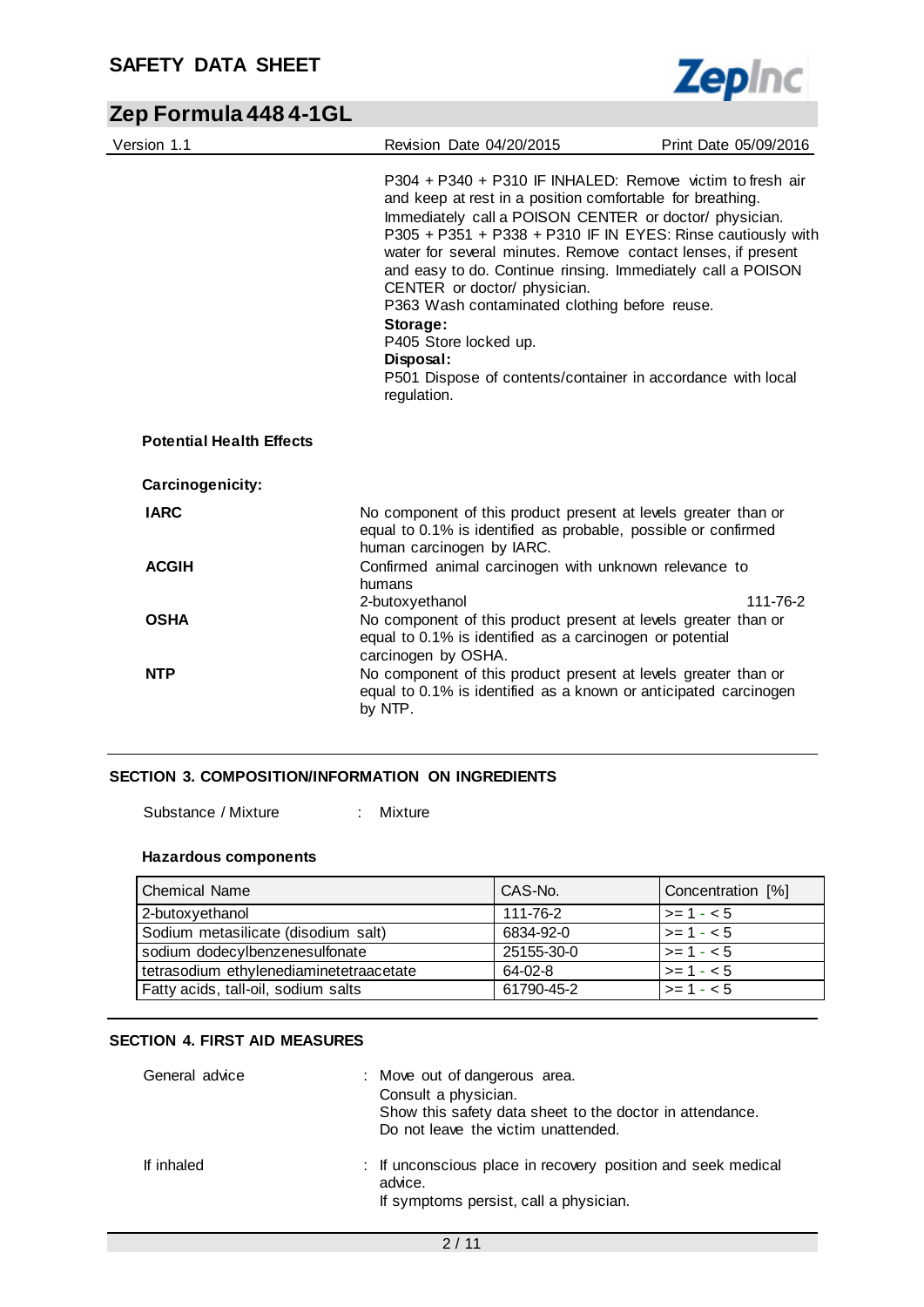

# **Zep Formula 448 4-1GL**

| Version 1.1             | Revision Date 04/20/2015                                                                                                                                                                                                                                                                                                                                         | Print Date 05/09/2016 |
|-------------------------|------------------------------------------------------------------------------------------------------------------------------------------------------------------------------------------------------------------------------------------------------------------------------------------------------------------------------------------------------------------|-----------------------|
|                         |                                                                                                                                                                                                                                                                                                                                                                  |                       |
| In case of skin contact | : Immediate medical treatment is necessary as untreated<br>wounds from corrosion of the skin heal slowly and with<br>difficulty.<br>Wash off immediately with plenty of water for at least 15<br>minutes.<br>If on clothes, remove clothes.                                                                                                                      |                       |
| In case of eye contact  | : Small amounts splashed into eyes can cause irreversible<br>tissue damage and blindness.<br>Continue rinsing eyes during transport to hospital.<br>Remove contact lenses.<br>Protect unharmed eye.<br>Keep eye wide open while rinsing.<br>If eye irritation persists, consult a specialist.<br>Rinse immediately with plenty of water for at least 15 minutes. |                       |
| If swallowed            | : Clean mouth with water and drink afterwards plenty of water.<br>Keep respiratory tract clear.<br>Never give anything by mouth to an unconscious person.<br>If symptoms persist, call a physician.<br>DO NOT induce vomiting unless directed to do so by a<br>physician or poison control center.<br>Take victim immediately to hospital.                       |                       |

## **SECTION 5. FIREFIGHTING MEASURES**

| Suitable extinguishing media                     | Dry chemical<br>Water<br>Foam<br>Carbon dioxide (CO2)                                                                                                                                                                           |
|--------------------------------------------------|---------------------------------------------------------------------------------------------------------------------------------------------------------------------------------------------------------------------------------|
| Unsuitable extinguishing<br>media                | : High volume water jet                                                                                                                                                                                                         |
| Specific hazards during<br>firefighting          | : Do not allow run-off from fire fighting to enter drains or water<br>courses.                                                                                                                                                  |
| Hazardous combustion<br>products                 | : Carbon dioxide (CO2)<br>Carbon monoxide<br>Smoke<br>Nitrogen oxides (NOx)                                                                                                                                                     |
| Specific extinguishing<br>methods                |                                                                                                                                                                                                                                 |
|                                                  | Use extinguishing measures that are appropriate to local<br>circumstances and the surrounding environment.                                                                                                                      |
| Further information                              | : Collect contaminated fire extinguishing water separately. This<br>must not be discharged into drains.<br>Fire residues and contaminated fire extinguishing water must<br>be disposed of in accordance with local regulations. |
| Special protective equipment<br>for firefighters | : Wear self-contained breathing apparatus for firefighting if<br>necessary.                                                                                                                                                     |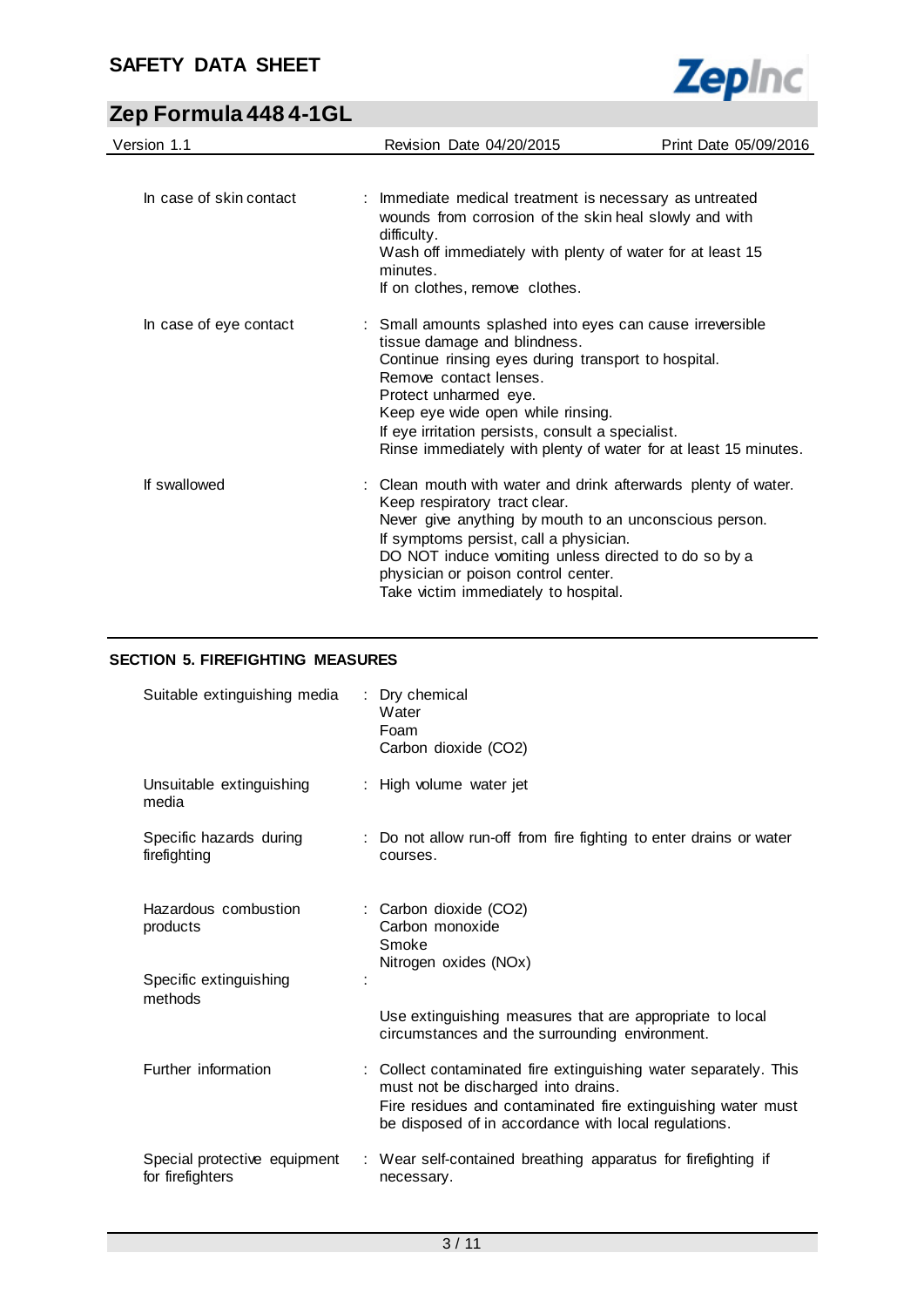

Version 1.1 Revision Date 04/20/2015 Print Date 05/09/2016

#### **SECTION 6. ACCIDENTAL RELEASE MEASURES**

| Personal precautions,<br>protective equipment and<br>emergency procedures | : Use personal protective equipment.                                                                                                                                                         |
|---------------------------------------------------------------------------|----------------------------------------------------------------------------------------------------------------------------------------------------------------------------------------------|
| Environmental precautions                                                 | : Prevent product from entering drains.<br>Prevent further leakage or spillage if safe to do so.<br>If the product contaminates rivers and lakes or drains inform<br>respective authorities. |
| Methods and materials for<br>containment and cleaning up                  | : Soak up with inert absorbent material (e.g. sand, silica gel,<br>acid binder, universal binder, sawdust).<br>Keep in suitable, closed containers for disposal.                             |

#### **SECTION 7. HANDLING AND STORAGE**

| Advice on safe handling     | : Do not breathe vapours/dust.<br>Avoid contact with skin and eyes.<br>For personal protection see section 8.<br>Smoking, eating and drinking should be prohibited in the<br>application area.<br>To avoid spills during handling keep bottle on a metal tray.<br>Dispose of rinse water in accordance with local and national<br>regulations. |
|-----------------------------|------------------------------------------------------------------------------------------------------------------------------------------------------------------------------------------------------------------------------------------------------------------------------------------------------------------------------------------------|
| Conditions for safe storage | : Keep container tightly closed in a dry and well-ventilated<br>place.<br>Observe label precautions.<br>Electrical installations / working materials must comply with<br>the technological safety standards.                                                                                                                                   |
| Materials to avoid          | : Oxidizing agents<br>Do not freeze.<br>Do not store near acids.                                                                                                                                                                                                                                                                               |

## **SECTION 8. EXPOSURE CONTROLS/PERSONAL PROTECTION**

## **Components with workplace control parameters**

| Components      | CAS-No.  | Value type<br>(Form of<br>exposure) | Control<br>parameters /<br>Permissible<br>concentration | <b>Basis</b>     |
|-----------------|----------|-------------------------------------|---------------------------------------------------------|------------------|
| 2-butoxyethanol | 111-76-2 | <b>TWA</b>                          | 20 ppm                                                  | <b>ACGIH</b>     |
|                 |          | <b>TWA</b>                          | 5 ppm                                                   | <b>NIOSH REL</b> |
|                 |          |                                     | $24 \text{ mg/m}$                                       |                  |
|                 |          | <b>TWA</b>                          | 50 ppm                                                  | <b>OSHA Z-1</b>  |
|                 |          |                                     | 240 mg/m3                                               |                  |
|                 |          | <b>TWA</b>                          | 25 ppm<br>120 mg/m3                                     | <b>OSHA PO</b>   |

#### **Biological occupational exposure limits**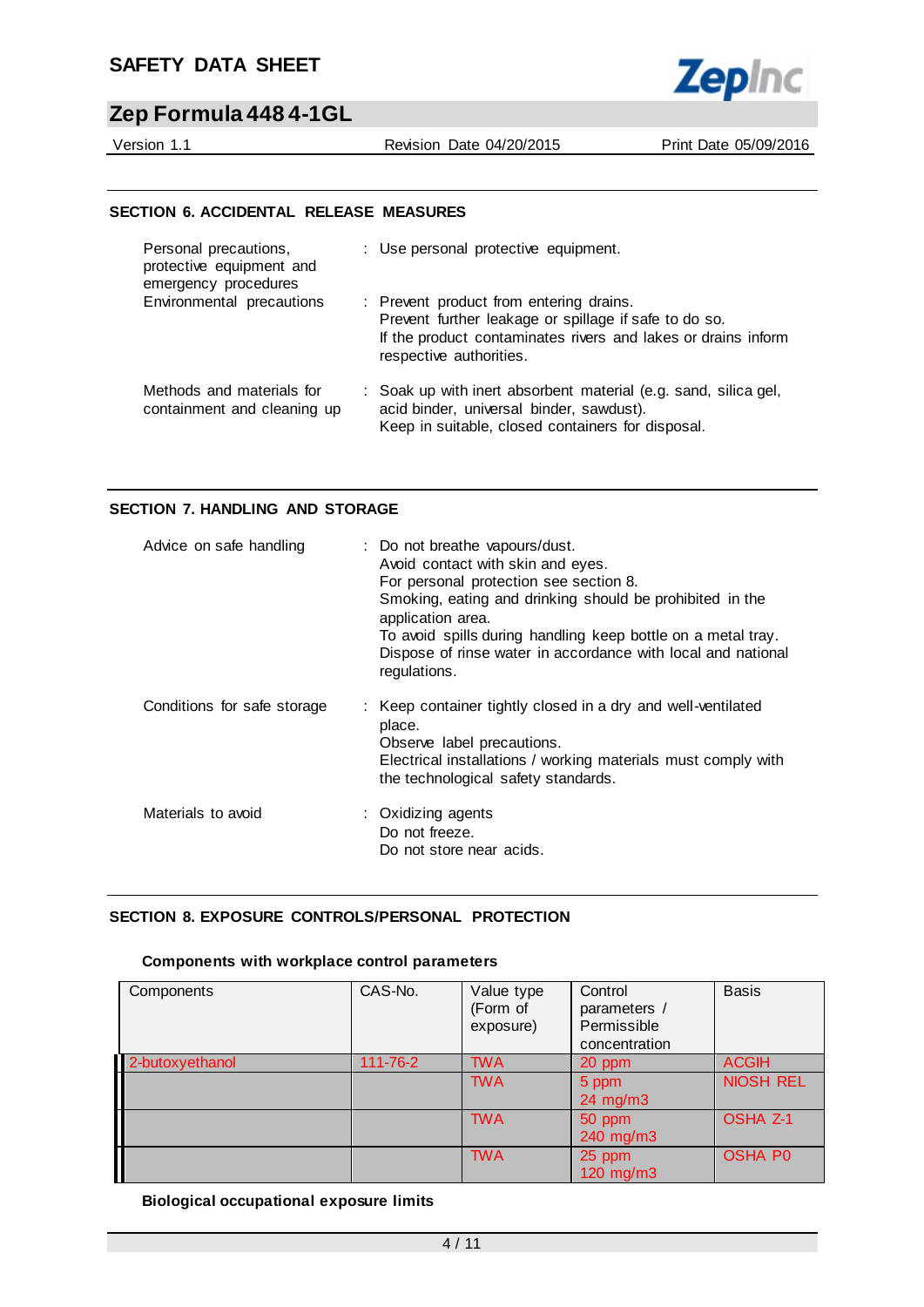

# **Zep Formula 448 4-1GL**

| Version 1.1            |          | Revision Date 04/20/2015   | Print Date 05/09/2016         |                                                                            |                              |                  |
|------------------------|----------|----------------------------|-------------------------------|----------------------------------------------------------------------------|------------------------------|------------------|
| Component              | CAS-No.  | Control<br>parameters      | <b>Biological</b><br>specimen | Sampling<br>time                                                           | Permissible<br>concentration | <b>Basis</b>     |
| 2-BUTOXYE THANOL       | 111-76-2 | Butoxyacetic<br>acid (BAA) | Urine                         | End of<br>shift (As<br>soon as<br>possible<br>after<br>exposure<br>ceases) | $200$ mg/g                   | <b>ACGIH BEI</b> |
| Creatinine<br>Remarks: |          |                            |                               |                                                                            |                              |                  |

| Personal protective equipment |                                                                                                                                                                                         |
|-------------------------------|-----------------------------------------------------------------------------------------------------------------------------------------------------------------------------------------|
| Respiratory protection        | : Use respiratory protection unless adequate local exhaust<br>ventilation is provided or exposure assessment demonstrates<br>that exposures are within recommended exposure guidelines. |
| Hand protection               |                                                                                                                                                                                         |
| Remarks                       | : The suitability for a specific workplace should be discussed<br>with the producers of the protective gloves.                                                                          |
| Eye protection                | : Ensure that eyewash stations and safety showers are close to<br>the workstation location.<br>Tightly fitting safety goggles                                                           |
| Skin and body protection      | : impervious clothing<br>Choose body protection according to the amount and<br>concentration of the dangerous substance at the work place.                                              |
| Hygiene measures              | : When using do not eat or drink.<br>When using do not smoke.<br>Wash hands before breaks and at the end of workday.                                                                    |

## **SECTION 9. PHYSICAL AND CHEMICAL PROPERTIES**

| Appearance                   | : liquid            |
|------------------------------|---------------------|
| Colour                       | : clear, dark blue  |
| Odour                        | : mild              |
| Odour Threshold              | : no data available |
| рH                           | $:$ > 13            |
| Melting point/freezing point | : no data available |
| Boiling point                | : 104.44 °C         |
| Flash point                  |                     |
|                              | does not flash      |
| Evaporation rate             | : 1                 |
| Upper explosion limit        | : no data available |
| Lower explosion limit        | no data available   |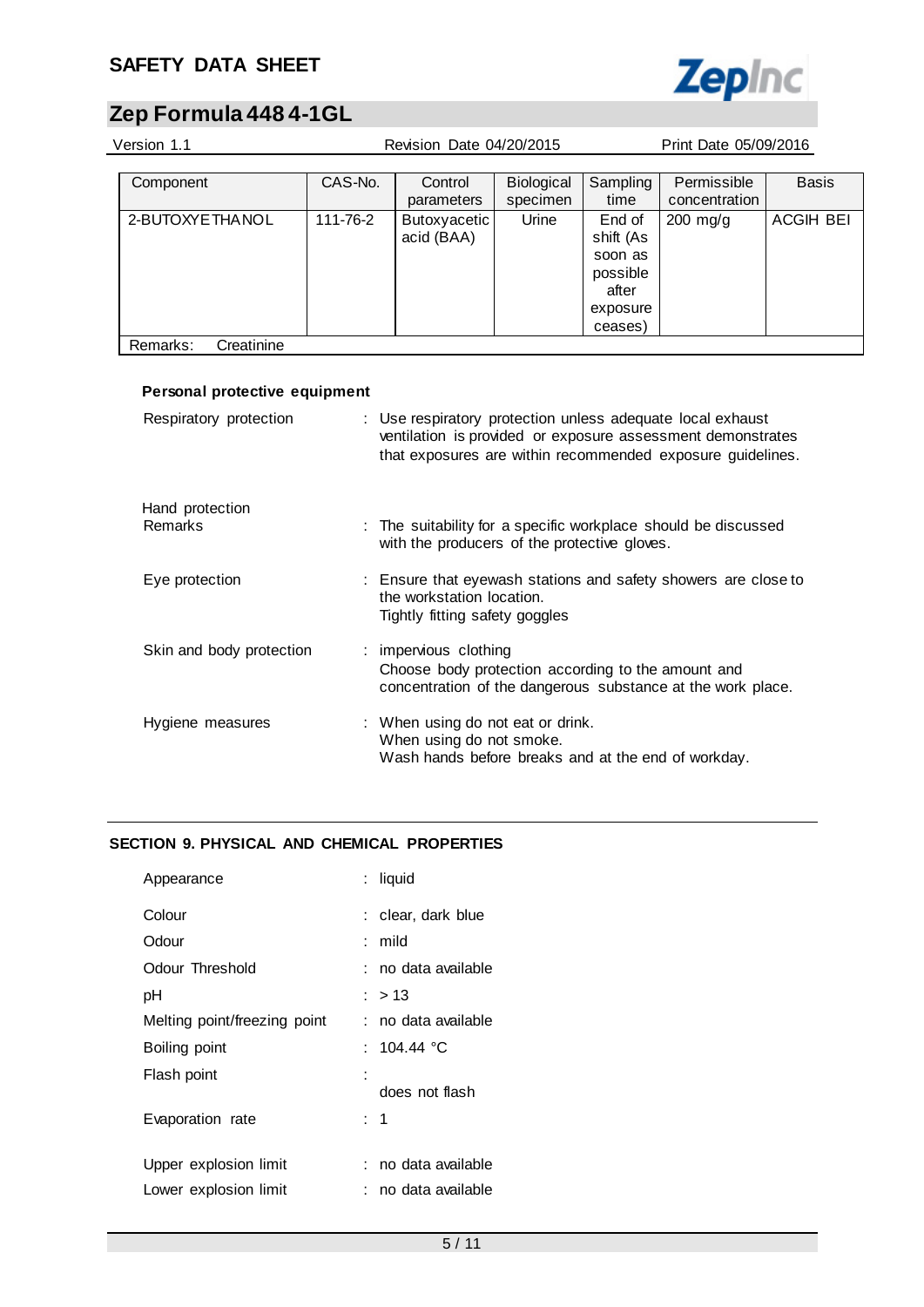

# **Zep Formula 448 4-1GL**

| Version 1.1                                | <b>Revision Date 04/20/2015</b> | Print Date 05/09/2016 |
|--------------------------------------------|---------------------------------|-----------------------|
| Vapour pressure                            | : not determined                |                       |
| Relative vapour density                    | : no data available             |                       |
| Density                                    | : 1.058 g/cm3                   |                       |
| Solubility (ies)                           |                                 |                       |
| Water solubility                           | $:$ soluble                     |                       |
| Partition coefficient: n-<br>octanol/water | : no data available             |                       |
| Auto-ignition temperature                  | : not determined                |                       |
| Thermal decomposition                      | : no data available             |                       |
| Viscosity                                  |                                 |                       |
| Viscosity, kinematic                       | : 5.2 mm2/s (20 $^{\circ}$ C)   |                       |

## **SECTION 10. STABILITY AND REACTIVITY**

| Reactivity                            | : Stable                                              |
|---------------------------------------|-------------------------------------------------------|
| Chemical stability                    | $\therefore$ Stable under normal conditions.          |
| Possibility of hazardous<br>reactions | : No decomposition if stored and applied as directed. |
| Conditions to avoid                   | : Extremes of temperature and direct sunlight.        |
| Incompatible materials                | : Acids<br>Oxidizing agents                           |
| Hazardous decomposition<br>products   | : Carbon oxides<br>Nitrogen oxides (NOx)              |

## **SECTION 11. TOXICOLOGICAL INFORMATION**

## **Acute toxicity**

| <b>Product:</b>           |                                                                                                                        |
|---------------------------|------------------------------------------------------------------------------------------------------------------------|
| Acute oral toxicity       | : Acute toxicity estimate : $> 5,000$ mg/kg<br>Method: Calculation method                                              |
| Acute inhalation toxicity | : Acute toxicity estimate : $> 40$ mg/l<br>Exposure time: 4 h<br>Test atmosphere: vapour<br>Method: Calculation method |
| Acute dermal toxicity     | : Acute toxicity estimate : $>$ 5,000 mg/kg<br>Method: Calculation method                                              |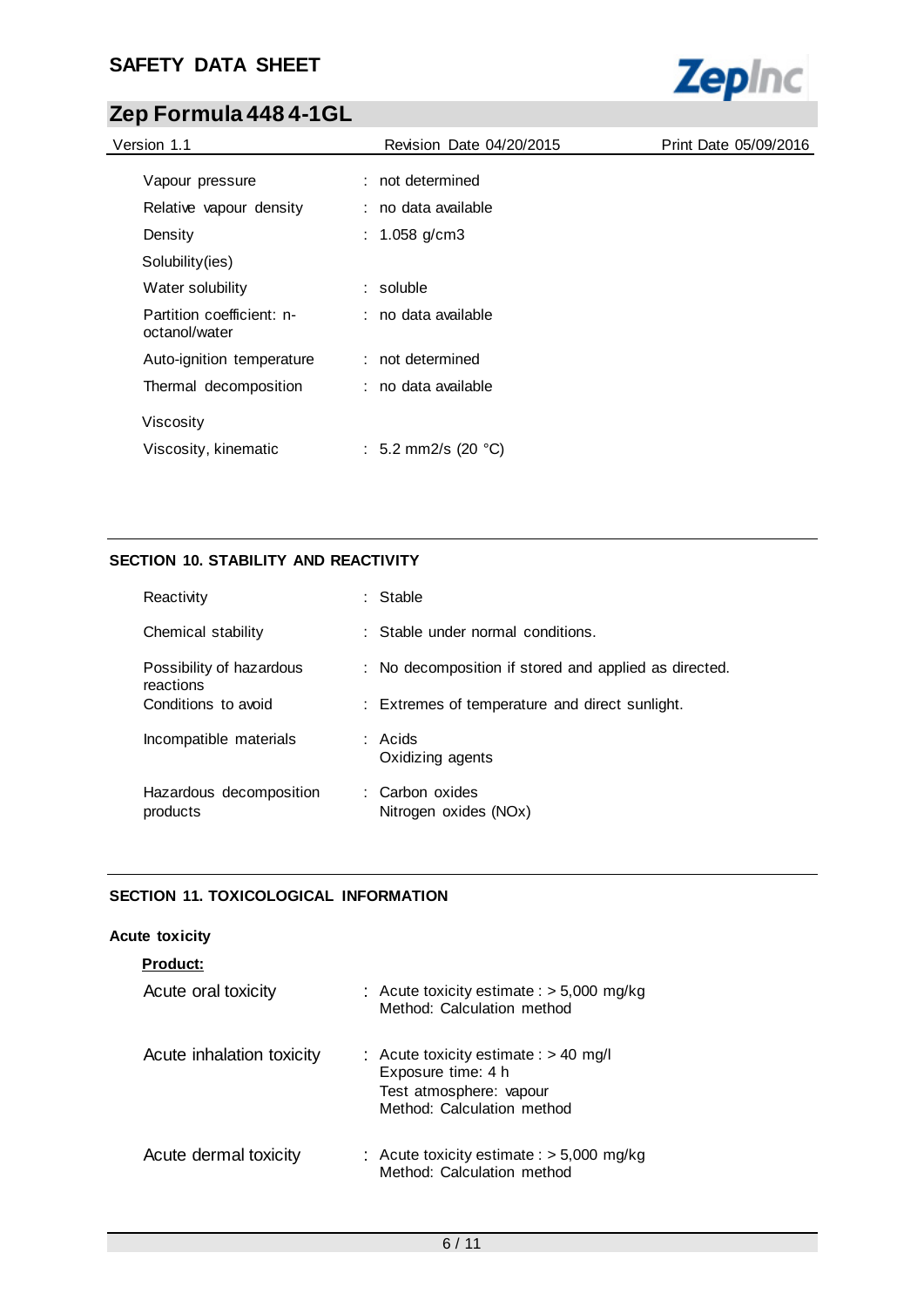

| Version 1.1                          | Revision Date 04/20/2015 | Print Date 05/09/2016 |
|--------------------------------------|--------------------------|-----------------------|
| <b>Components:</b>                   |                          |                       |
| Sodium metasilicate (disodium salt): |                          |                       |
| Acute oral toxicity                  | LD50 rat $1,153$ mg/kg   |                       |
| sodium dodecylbenzenesulfonate:      |                          |                       |
| Acute oral toxicity                  | LD50 Oral rat 438 mg/kg  |                       |

#### и **Skin corrosion/irritation**

## **Product:**

Remarks: Extremely corrosive and destructive to tissue.

#### **Serious eye damage/eye irritation**

## **Product:**

Remarks: May cause irreversible eye damage.

## **Respiratory or skin sensitisation**

no data available

#### **Germ cell mutagenicity**

no data available

## **Carcinogenicity**

no data available

#### **Reproductive toxicity**

no data available

**2-butoxyethanol: Sodium metasilicate (disodium salt): sodium dodecylbenzenesulfonate: tetrasodium ethylenediaminetetraacetate: Fatty acids, tall-oil, sodium salts:**

#### **STOT - single exposure**

no data available

## **STOT - repeated exposure**

no data available

#### **Aspiration toxicity**

no data available

#### **Further information**

## **Product:**

Remarks: no data available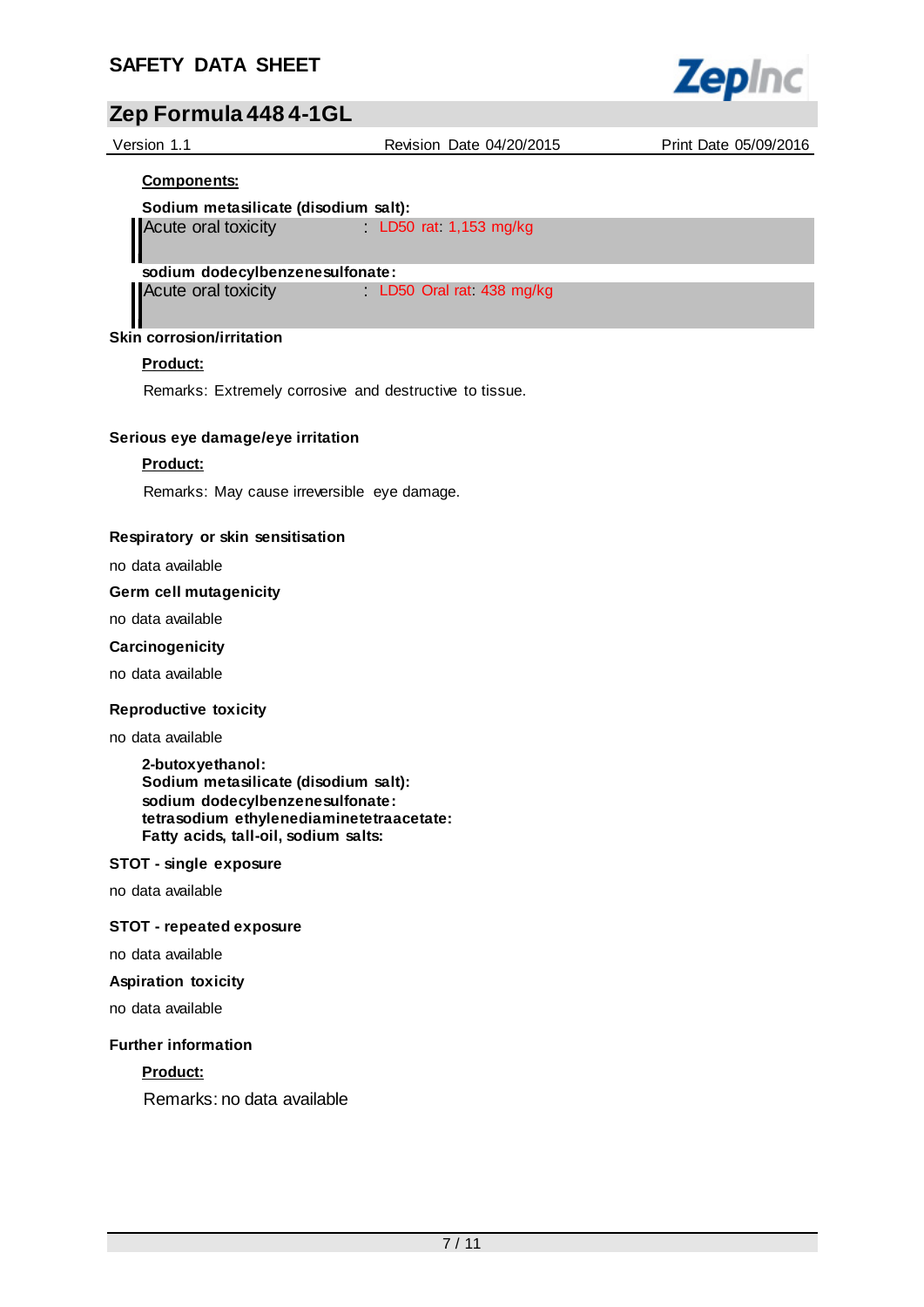

# **Zep Formula 448 4-1GL**

Version 1.1 Revision Date 04/20/2015 Print Date 05/09/2016

## **SECTION 12. ECOLOGICAL INFORMATION**

#### **Ecotoxicity**

no data available

#### **Persistence and degradability**

#### no data available **Bioaccumulative potential**

# **Product:**

| Product:                             |                                                                                                                                                                                |
|--------------------------------------|--------------------------------------------------------------------------------------------------------------------------------------------------------------------------------|
| octanol/water                        | Partition coefficient: n- : Remarks: no data available                                                                                                                         |
| <b>Mobility in soil</b>              |                                                                                                                                                                                |
| no data available                    |                                                                                                                                                                                |
| Other adverse effects                |                                                                                                                                                                                |
| no data available<br><b>Product:</b> |                                                                                                                                                                                |
| Regulation                           | 40 CFR Protection of Environment; Part 82 Protection of<br>Stratospheric Ozone - CAA Section 602 Class I<br>Substances                                                         |
| <b>Remarks</b>                       | This product neither contains, nor was manufactured<br>with a Class I or Class II ODS as defined by the U.S.<br>Clean Air Act Section 602 (40 CFR 82, Subpt. A, App.A<br>+ B). |
| Additional ecological<br>information | : no data available                                                                                                                                                            |

## **SECTION 13. DISPOSAL CONSIDERATIONS**

| Disposal methods       |                                                                                                                             |
|------------------------|-----------------------------------------------------------------------------------------------------------------------------|
| Waste from residues    | : Do not dispose of waste into sewer.<br>Do not contaminate ponds, waterways or ditches with<br>chemical or used container. |
| Contaminated packaging | : Empty remaining contents.<br>Dispose of as unused product.<br>Do not re-use empty containers.                             |

## **SECTION 14. TRANSPORT INFORMATION**

Transportation Regulation: 49 CFR (USA): NOT REGULATED AS DANGEROUS GOODS OR HAZARDOUS MATERIAL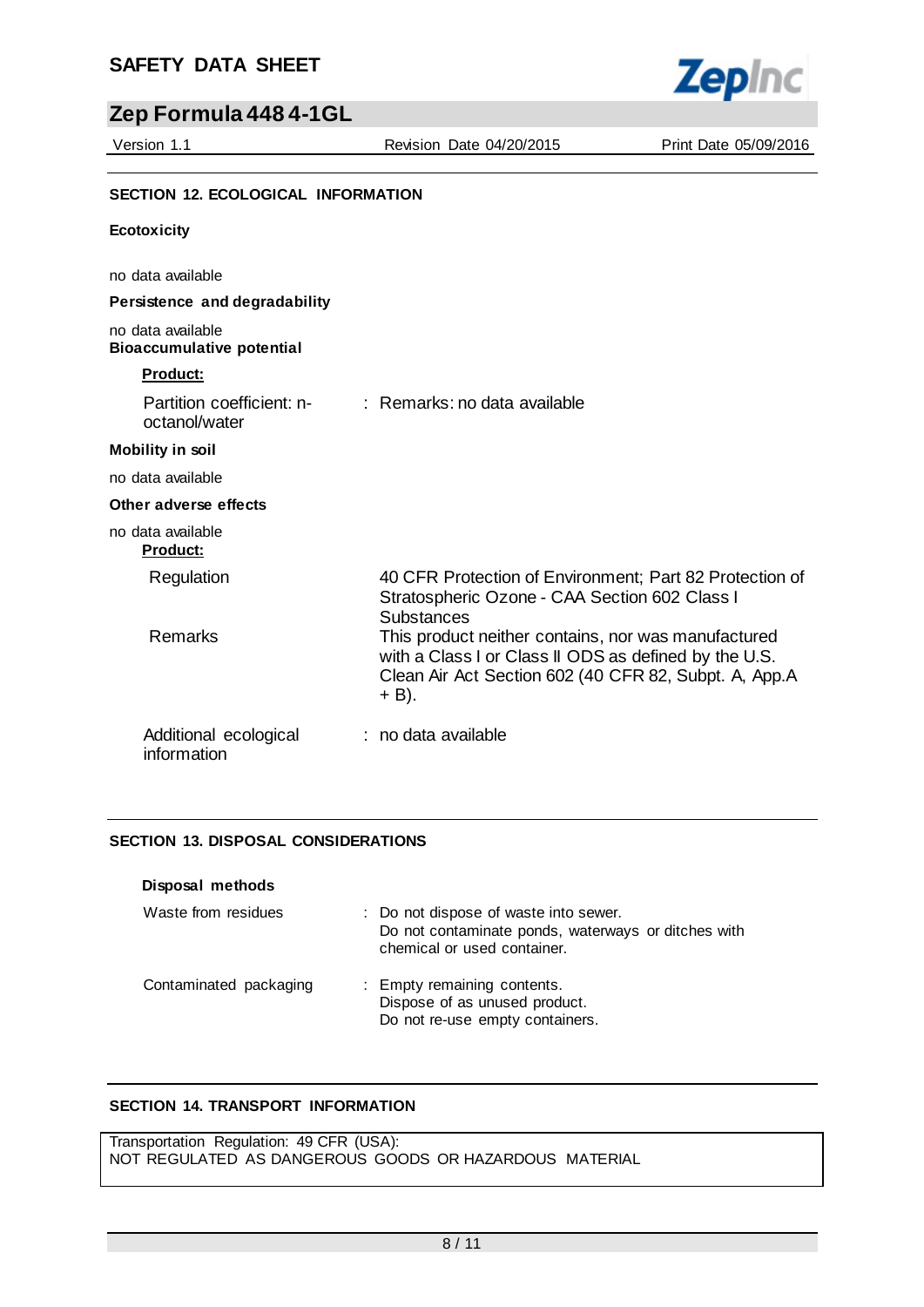

## **Zep Formula 448 4-1GL**

Version 1.1 Revision Date 04/20/2015 Print Date 05/09/2016

Transportation Regulation: IMDG (Vessel): NOT REGULATED AS DANGEROUS GOODS OR HAZARDOUS MATERIAL

Transportation Regulation: IATA (Cargo Air): NOT REGULATED AS DANGEROUS GOODS OR HAZARDOUS MATERIAL

Transportation Regulation: IATA (Passenger Air): NOT REGULATED AS DANGEROUS GOODS OR HAZARDOUS MATERIAL

Transportation Regulation: TDG (Canada): NOT REGULATED AS DANGEROUS GOODS OR HAZARDOUS MATERIAL

## **SECTION 15. REGULATORY INFORMATION**

## **EPCRA - Emergency Planning and Community Right-to-Know Act**

## **CERCLA Reportable Quantity**

| Components                     | CAS-No.    | (lbs) | Component RQ   Calculated product RQ<br>(Ibs) |
|--------------------------------|------------|-------|-----------------------------------------------|
| sodium dodecylbenzenesulfonate | 25155-30-0 | 1000  |                                               |

\*: Calculated RQ exceeds reasonably attainable upper limit.

#### **SARA 304 Extremely Hazardous Substances Reportable Quantity**

This material does not contain any components with a section 304 EHS RQ.

| SARA 311/312 Hazards      | : Acute Health Hazard                                                                                                                                                                                  |
|---------------------------|--------------------------------------------------------------------------------------------------------------------------------------------------------------------------------------------------------|
| <b>SARA 302</b>           | : SARA 302: No chemicals in this material are subject to the<br>reporting requirements of SARA Title III, Section 302.                                                                                 |
| <b>SARA 313</b>           | : SARA 313: This material does not contain any chemical<br>components with known CAS numbers that exceed the<br>threshold (De Minimis) reporting levels established by SARA<br>Title III, Section 313. |
| <b>California Prop 65</b> | This product does not contain any chemicals known to State of<br>California to cause cancer, birth defects, or any other<br>reproductive harm.                                                         |
|                           | The components of this product are reported in the following inventories:                                                                                                                              |

| <b>TSCA</b>  | On TSCA Inventory                                       |
|--------------|---------------------------------------------------------|
| DSL          | All components of this product are on the Canadian DSL. |
| <b>AICS</b>  | On the inventory, or in compliance with the inventory   |
| <b>NZIoC</b> | Not in compliance with the inventory                    |
| <b>PICCS</b> | On the inventory, or in compliance with the inventory   |
|              |                                                         |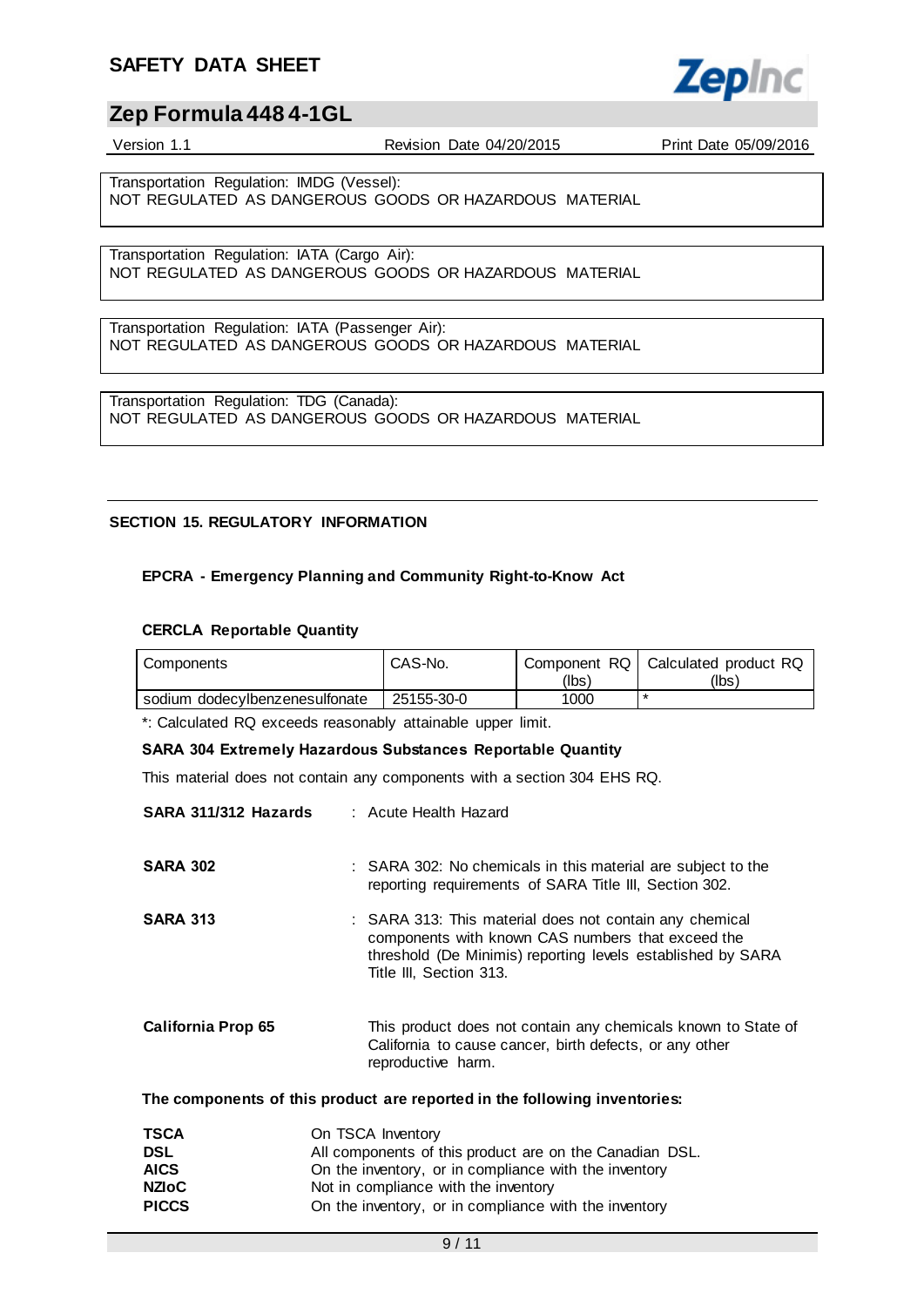

## **Zep Formula 448 4-1GL**

Version 1.1 Revision Date 04/20/2015 Print Date 05/09/2016

**IECSC** On the inventory, or in compliance with the inventory

#### **Inventory Acronym and Validity Area Legend:**

AICS (Australia), DSL (Canada), IECSC (China), REACH (European Union), ENCS (Japan), ISHL (Japan), KECI (Korea), NZIoC (New Zealand), PICCS (Philippines), TSCA (USA)

## **SECTION 16. OTHER INFORMATION**

#### **Further information**



## OSHA GHS Label Information:



We believe the statements, technical information and recommendations contained herein are reliable, but they are given without warranty or guarantee of any kind. The information in this document applies to this specific material as supplied. It may not be valid for this material if it is used in combination with any other materials. Users should make their own investigations to determine the suitability and applicability of the information for their particular purposes. This SDS has been prepared by the Compliance Services organization supporting this manufacturer, supplier or distributor.